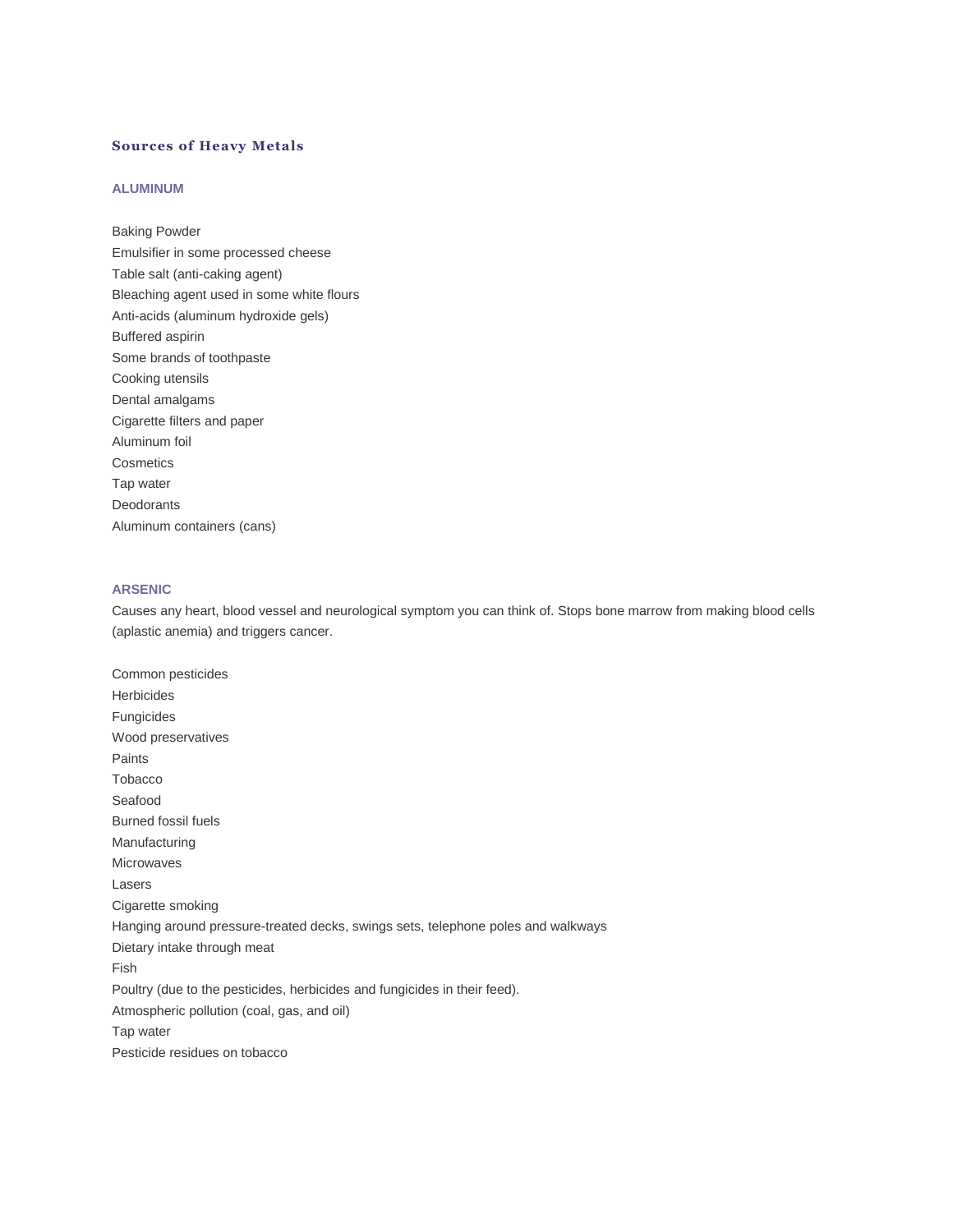### **CADMIUM**

Cadnium contaminates our air, food, and water. Food is the most important source, as many commercial foods are grown on cadmium-rich sewage sludge which is sold as commercial fertilizer. Shellfish and bottom feeding fish concentrate industrial contamination from waterways. Much of the seafood for the Atlantic Coast comes from one of the most polluted waters, the Chesapeake Bay, one of the world's largest naval shipyards containing high amounts of cadmium and PCB's from barnacleproofing bottom paints. The greatest source of airborne contamination is the burning of fossil fuels like oil, auto and industrial exhaust, municipal incinerations of plastics and batteries, coal furnaces for electricity, etc. Drinking water is progressively more contaminated while softened water (from your water softener) and acidic water (from chlorine and other chemicals) hold even more cadmium.

Many occupations and exposures magnify the possibility of cadmium toxicity: auto mechanics, glass makers, jewelers, lithographers, graders, sculptors, textile printers, painters, and those who work with solder, welding, plating, ceramics and pottery (or eating and drinking from unglazed pottery), electric instruments, electroplating, mining and refining, paints, pesticides, pharmaceuticals, pigments, plastics, dental amalgams, and those wearing porcelain dental crowns, and more. In essence, you cannot find a person without excessive cadmium exposure (U.S. Department of Health & Human Services, 1990).

The half-life of cadmium in the body is 10-30 years.

Causes: hypertension, angina, high cholesterol, benign prostate hypertrophy or prostatitis, prostate cancer, other cancers, osteoporosis, bizarre neurologic syndromes, hormone deficiencies, glandular failures like hypothyroidism, depression, puzzling pain syndromes, migraines, ringing in the ears, arthritis, emphysema, chronic fatigue, protein-losing kidney disease and symptoms that baffle specialists and super-specialists.

Refined foods (low zinc to cadmium levels) Acid drinks contained in galvanized containers Phosphate fertilizers Gluten flour Some cola drinks Tap water Atmospheric pollution (coal, gasoline and oil) Margarine Canned fruits and beverages Alcoholic beverages Tobacco smoke, cigarette paper Zinc, lead and cadmium batteries Cadmium plating used in some soft drink dispensers Grinding amalgams

### **COPPER**

Soybeans Tap water (copper pipes) Organ meats and processed meats Soft drink dispensers Oral contraceptives and cigarette smoking increase copper retention Chemicals used to treat algae in city water and swimming pools